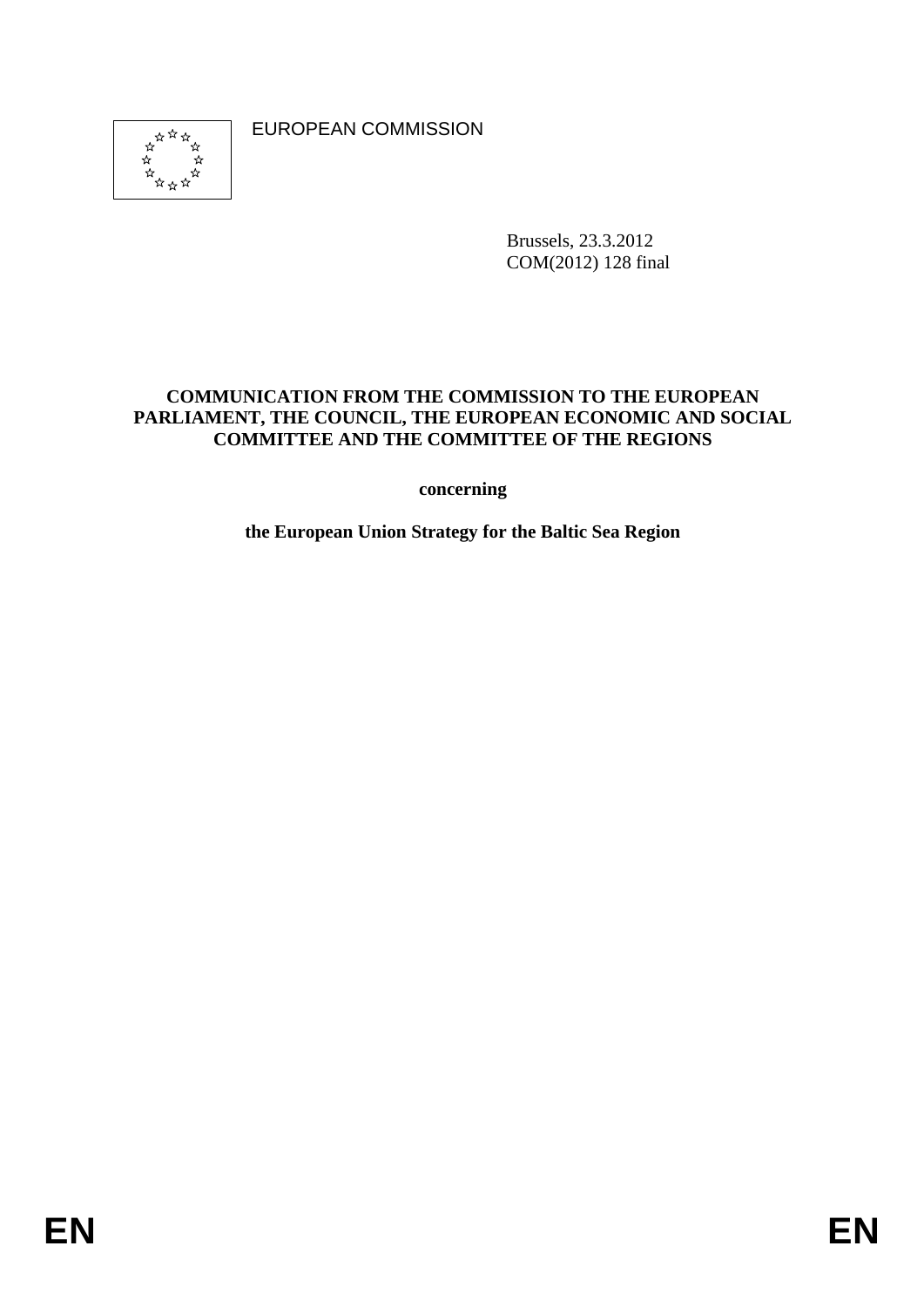#### **COMMUNICATION FROM THE COMMISSION TO THE EUROPEAN PARLIAMENT, THE COUNCIL, THE EUROPEAN ECONOMIC AND SOCIAL COMMITTEE AND THE COMMITTEE OF THE REGIONS**

#### **concerning**

#### **the European Union Strategy for the Baltic Sea Region**

#### **1. Introduction**

The Baltic Sea continues to be one of Europe's most vulnerable areas. Algae bloom each summer, and more and bigger ships move through its narrowest and shallowest straits. Divisions from the past are still being overcome. Research, innovation and trade links need to be reinforced, while transport and energy connections have big gaps – the eastern and northern parts of the Region are still too often isolated from the rest of the EU.

This was why, in June 2009, following a request by the European Council, the European Commission adopted the EU Strategy for the Baltic Sea Region (EUSBSR). It addresses the key challenges of sustainable environment, prosperity, accessibility, and safety and security, but also the opportunities to make this an integrated, forward-looking world-class region, the "top of Europe". It aims at coordinating action by Member States, regions and municipalities, the EU, pan-Baltic organisations, financing institutions and non-governmental bodies for a more effective development of the Region. The Strategy also provides the regional implementation of the Integrated Maritime Policy.

The Commission published a progress report in June  $2011$ .<sup>1</sup> The General Affairs Council then adopted Conclusions on 15 November 2011, which called on "the European Commission to review the EUSBSR by early 2012". This Communication responds to this request, by proposing:

- Improvements to the strategic focus,
- Alignment of policies and funding,
- Clarification of responsibilities of different actors,
- Better communication.

The Strategy needs to reflect the Europe 2020 objectives of smart, sustainable and inclusive growth, and evolving EU policy developments, including the importance given to cooperation in the proposed multi-annual financial framework and the proposed reforms of cohesion policy, notably greater thematic concentration, and the place given to macro-regional and seabasin strategies in the common strategic framework, partnership contracts and operational programmes.

1 1

COM(2011)381 final.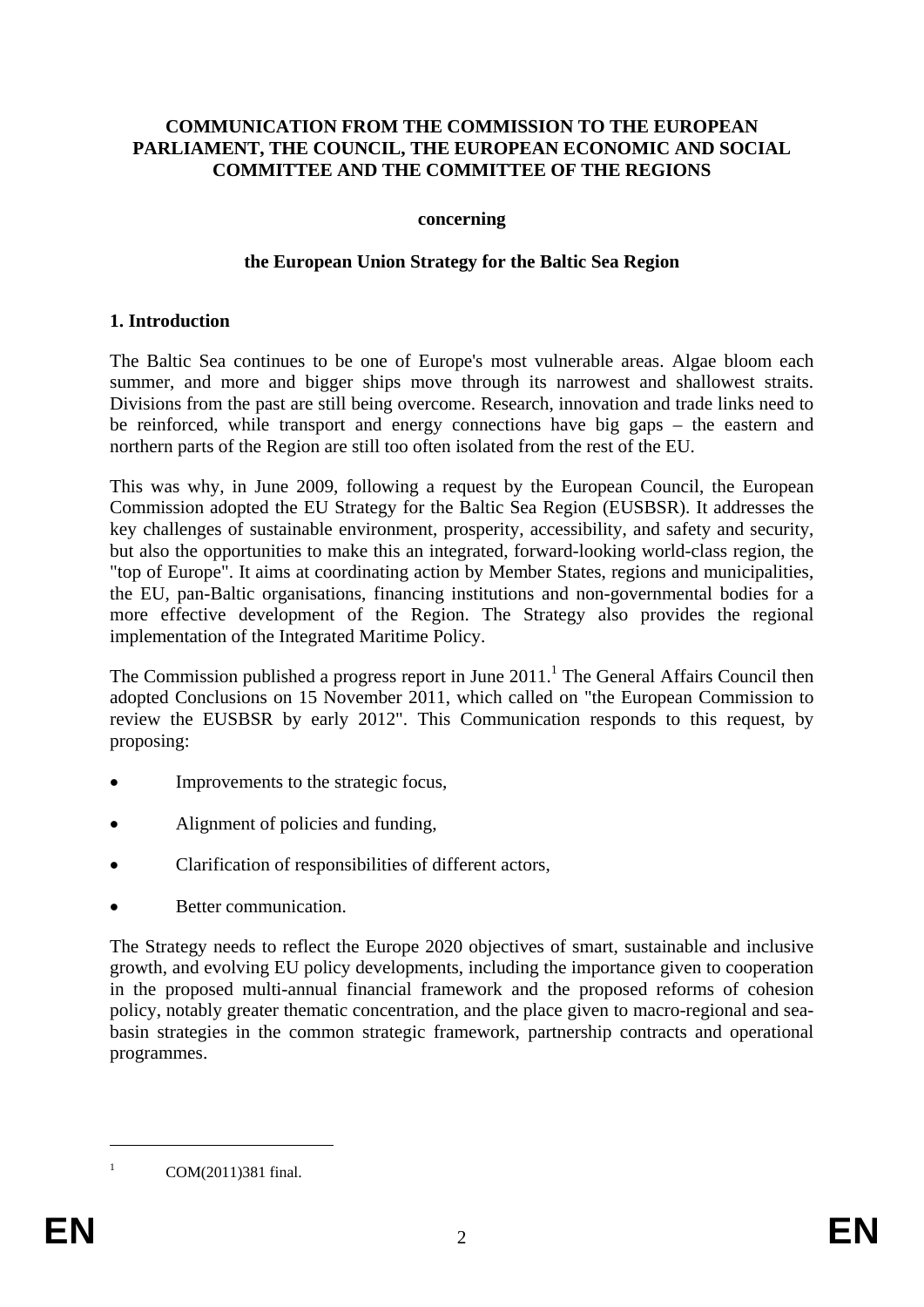Baltic Sea Region cooperation reinforces and facilitates other EU policies, such as climate change policies, Horizon 2020 in research and innovation, and "Erasmus for All" for learning, and it helps implement the Integrated Maritime Policy and the European Transport Network (TEN-T) Policy. The current work shows that this macro-regional approach adds a new cooperative and practical element to progress.

## **2. Towards a new strategic framework**

With today's constrained public budgets, innovative approaches that can make best use of the policies and funds available, are crucial. The macro-regional approach offers an integrated framework for challenges too broad for the national level but too specific for the EU-27.

To give the Strategy more focus and direction, it is necessary to define key objectives more clearly and set out how they are to be achieved. Therefore, this Communication specifies three **overall objectives** for the Strategy, each accompanied by indicators and targets:

- To Save the Sea;
- To Connect the Region; and
- To Increase Prosperity.

This provides a new framework, within which the recommendations of the Council can be met.

## **2.1. Political commitment**

To maintain high-level political commitment, Strategy outcomes need to be clearer at both national and EU level. As requested by the Council, the Strategy should be included on the agenda of the Council of Ministers in its different formations as appropriate. Strategy considerations should be reflected in budget and other discussions.

Regional and municipal actors must be more involved. The new cohesion policy regulations address this, proposing macro-regional strategies should be taken into account when developing and implementing new programmes.

Political commitment must be translated into administrative commitment, with sufficient staffing and continuity of personnel.

# **2.2. Alignment of policy**

Policy responses should reflect the territorial nature of the Region's challenges and opportunities. Policy initiatives should be coherent and promote synergies, a good example being the proposed mainstreaming of climate change considerations in cohesion policy. The Commission will regularly monitor policy developments, to ensure coherence with the objectives of the macro-region.

By keeping in mind the macro-regional perspective in relevant Council working groups and Parliamentary committees, these bodies can help to ensure policy is positive in terms of territorial impact and cohesion. Given the cross-sectoral nature of the Strategy, regular follow-up in Council formations is recommended.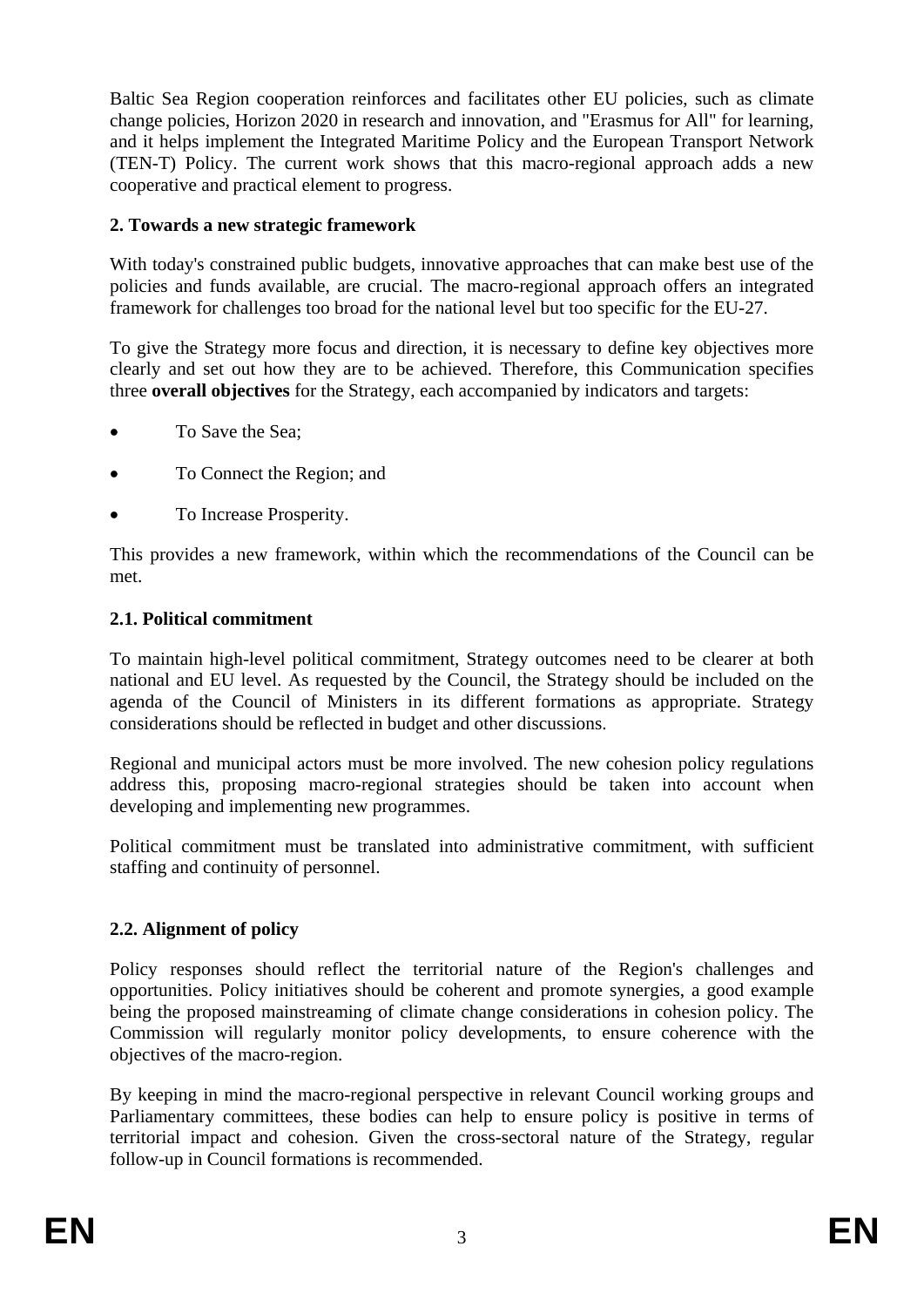A similar approach is also needed at local, regional, sub-regional and national levels, with policy work accompanied by stock-taking exercises at all levels.

# **2.3. Alignment of funding**

In the current economic climate the Commission stresses the need to use existing EU and national budgetary resources effectively. To maximise the impact of macro-regional funding, Member States and other funds providers should ensure (re-)prioritisation in line with Strategy objectives.

The Commission's progress report of June 2011 found significant progress in this, but more work is needed. The Strategy will bring the expected results only if it is comprehensively linked to all available resources, including, the European Regional Development Fund, the European Social Fund, the European Agricultural Fund for Rural Development, the European Fisheries Fund<sup>2</sup>, the Connecting Europe Facility, the LIFE-programme, and research and innovation, as well as educational, culture and health, programmes.

It is important to focus on both financial and structural change involved in this alignment. Managing Authorities of operational programmes in the Region should adopt a more flexible approach, for instance allowing the funding of long-term projects, and providing seed money. There must be a stronger transnational dimension to national and regional programmes, as relying on territorial cooperation programmes alone will not suffice. Work must continue on an Implementation Facility Framework, to bring in international financial institutions, other funders and the private sector, to increase the leverage of the resources available.

Important steps have been taken to improve support for the macro-regional approach in the 2014-2020 financial framework. While the Strategy began in the middle of a programming period in 2009, with few opportunities for influencing the content of programmes, clear strategic and practical links are included in the cohesion policy proposals for the next programming period. When developing partnership contracts and operational programmes, at the regional, national, cross-border and transnational levels, macro-regional objectives and priorities must be present. The requirement to focus funding on a limited number of thematic areas, relevant to the Strategy, also supports tangible results.

It is essential that actors at all levels begin considering as soon as possible how and on which priorities to align funds for the coming financial period, taking account of the Action Plan and the targets set at Strategy and at Priority Area level.

### **2.4. Governance**

The pilot nature of the Strategy, and its ownership by a very broad stakeholder community, including local and regional authorities, national ministries, Commission services, international financing institutions, private sector representatives and NGOs, requires an open but effective governance structure.

Based on experience to date, the Council asks for cooperation between the Commission and the Member States concerned to "clarify […] the roles and responsibility of key EUSBSR

<u>.</u>

 $\overline{2}$  To become the European Maritime and Fisheries Fund, as proposed by the Commission for the new financial period.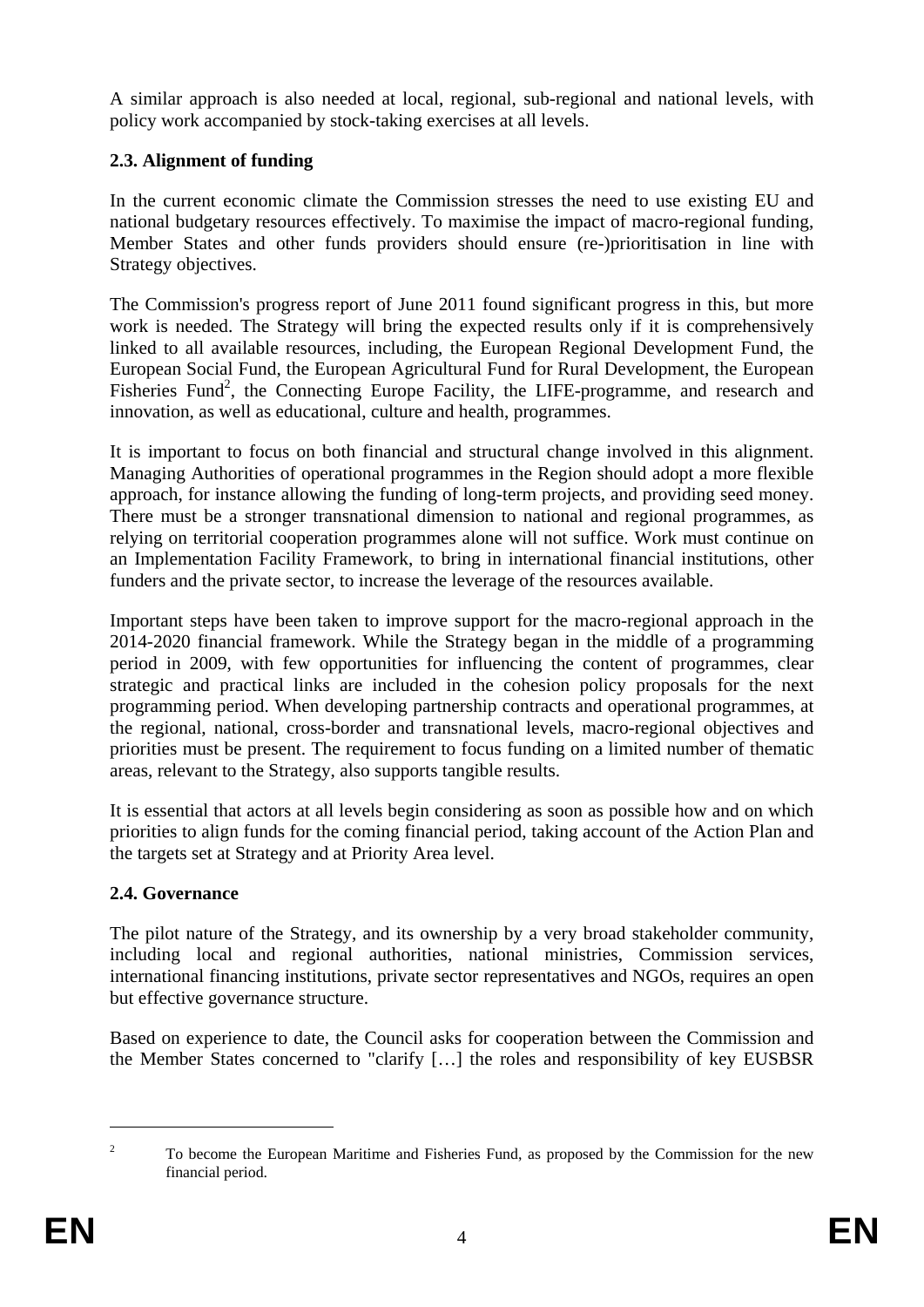implementing stakeholders<sup>3</sup> in order to provide transparent guidance on their functions and facilitate their work on strategy implementation".

In cooperation with these stakeholders, the Commission has set out the key roles and tasks for each of the four main groups.<sup>4</sup> Adequate administrative capacity must be provided, not as a benefit for the Strategy at the cost of other priorities, but to support more coherent effort.

- The Commission ensures overall coordination of the Strategy. It facilitates the involvement of relevant stakeholders, and monitors, reports and evaluates on progress in cooperation with the Member States.
- National Contact Points, appointed by the participating Member States, ensure overall coordination of, and support for, the Strategy's implementation, in their home country but also at the overall level.
- The Strategy Action Plan includes Priority Areas and Horizontal Actions, agreed upon following extensive consultation. To coordinate these priorities and ensure timely results, Priority Area Coordinators and Horizontal Action Leaders oversee the implementation of the projects in their area, while also promoting the macro-regional impact, and sharing results.
- Flagship Project Leaders, translating the overall objectives of a Priority Area into concrete activities with an appointed leader and time perspective, are directly responsible for facilitating practical implementation on the ground.

In addition, a High Level Group (HLG) of representatives of all EU Member States convenes regularly to advise the Commission on the implementation process, providing key steering debates and EU-wide anchorage of the Strategy. The Commission will promote joint meetings with the HLG for the EU Strategy for the Danube Region to secure exchange of good practice. Indeed, links to the Danube Region, and to other regional initiatives in the Atlantic, the Arctic and elsewhere must be strengthened. Meetings with others, such as the HLG of the Northern Dimension Partnership on Transport and Logistics (NDPTL), can also be organised.

To strengthen administrative sustainability, the potential of European Groupings of Territorial Cooperation (EGTCs) should also be explored, as a tool either at Strategy level or for individual Priority Areas.

### **2.5. Involvement of stakeholders, including the private sector**

To succeed, the Strategy needs participation of all relevant public and private stakeholders. This should be both conceptual, influencing the overall development of the Strategy (for instance by participating in relevant dialogues on the internal market), and also practical, contributing to implementation (for instance through projects on the digital market).

Such participation needs to be developed. A deeper dialogue between the Commission, the Member States concerned, Chambers of Commerce associations, Confederation of Industries, regional Research and Innovation groups, and NGOs (e.g. the Baltic Development Forum)

1

<sup>3</sup> National Contact Points (NCPs), Priority Area Coordinators (PACs), Horizontal Action Leaders (HALs), Flagship Project Leaders (FPLs). 4

Full details will be made available on the EUSBSR website.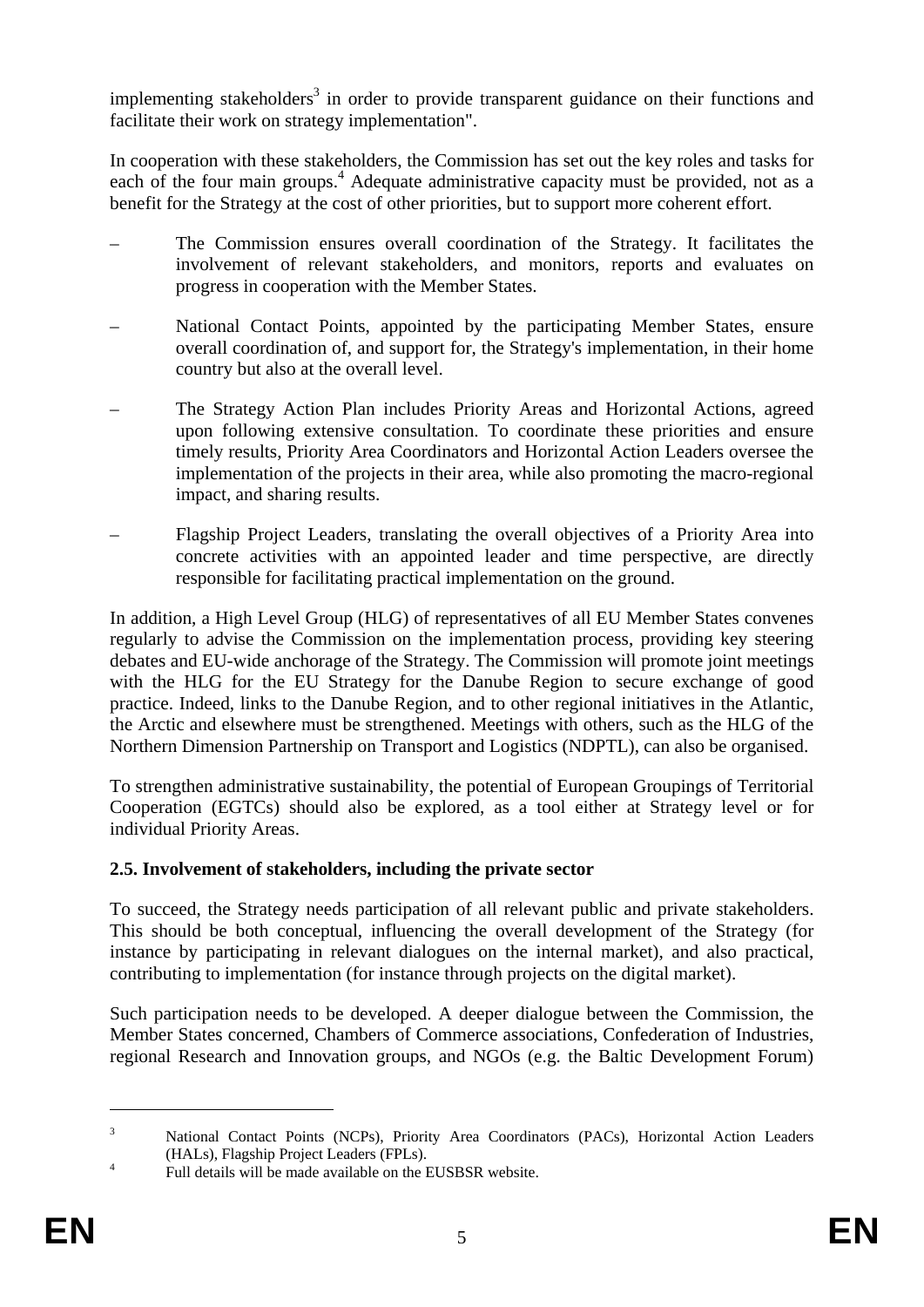should for example reach out better to the business community. Targeted events, matchmaking of Strategy interests with private sector interests, as well as focused consultations on strategic topics should be promoted.

### **2.6. Neighbours, regional and international organisations**

Although the Strategy has an EU focus, success also depends on close and fruitful cooperation with neighbouring countries. Using already existing platforms<sup>5</sup>, cooperation should be intensified, in particular with the Russian Federation. Through these platforms, and with a view to avoiding duplication, joint priorities should be developed into concrete actions.

For example, continued dialogue with the Nordic Council of Ministers will ensure a more coordinated use of human and financial resources. Similarly, continued cooperation with the Helsinki Commission (HELCOM) will reinforce implementation of the Strategy's Action Plan and the HELCOM Baltic Sea Action Plan.

### **2.7. Promoting awareness**

Better awareness of the Strategy approach, and the results it delivers, is needed. Both the Commission and the Council underline this, and this should be developed by the Commission and the Member States concerned via as broad a range of actors and of communication channels as possible. Web-based sharing of experiences and good practices, for instance through the development of a web-portal linking relevant sites, is needed to give better access to funding information, matchmaking opportunities and project clustering. New emphasis on the overall objectives, linked to well-publicised indicators and targets described below, will also clearly outline what the Strategy is about.

### **2.8. Monitoring system**

The Council requested "a system of realistic and feasible targets and indicators". The Commission is proposing the three overall objectives mentioned: Saving the Sea; Connecting the Region; Increasing Prosperity.

These objectives are complemented by a number of indicators and targets. Following wide consultations, these are new, but derive from existing policies and long-term plans, providing a basis for more effective monitoring and evaluation. The Commission proposes that they should be introduced in a revised Action Plan along with any necessary modifications, including detailed baselines for the targets, which will be monitored closely in Commission reporting.

Member States are also invited to come forward with indicators and targets for the individual Priority Areas, including intermediate targets and benchmarks to achieve the overall objectives. This will facilitate communication to the wider public, and provides strategic focus for reviewing the Strategy's Action Plan, for prioritising selection of good projects and for evaluation, as well as communicating more clearly the Strategy's achievements.

1

<sup>5</sup> Such as the Northern Dimension, the Council of Baltic Sea States, the Nordic Council of Ministers, the Helsinki Commission, the Vision And Strategies Around the Baltic Sea network (VASAB), the Baltic Sea States Subregional cooperation (BSSSC), the Union of Baltic Cities (UBC) and BONUS – Baltic Sea Research and Development Programme (Article 185 initiative).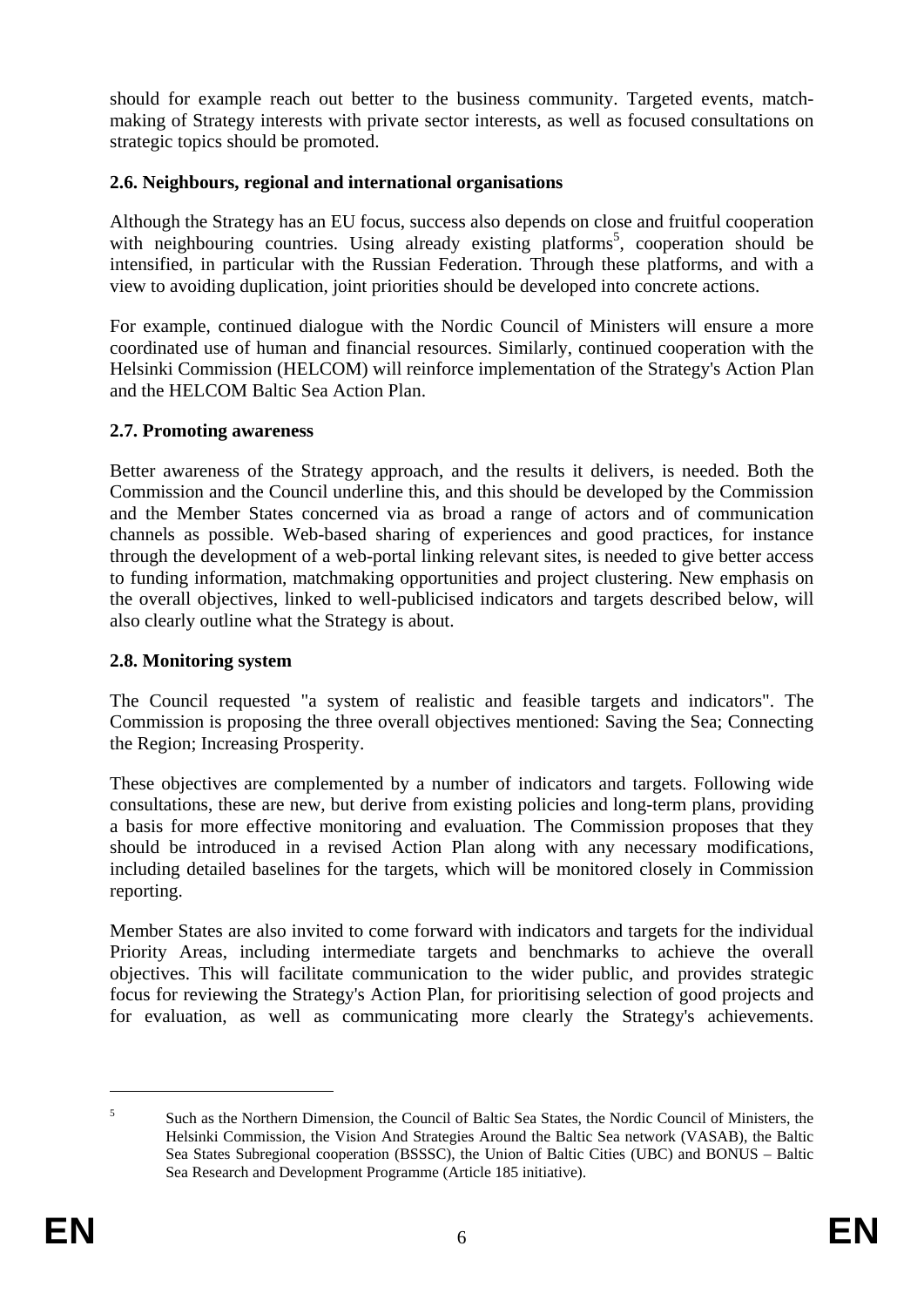#### **3. Making the new framework operational**

Saving the Sea, Connecting the Region and Increasing Prosperity offer a clear framework for the major Baltic and EU issues, including the Europe 2020 headlines.

#### **3.1. Save the Sea**

The overall environmental objective for the Baltic Sea is to achieve good environmental status by 2020, as required under the Marine Strategy Framework Directive, and favourable conservation status under the Habitats Directive in accordance with the EU Biodiversity Strategy and related targets by 2021 as required by the HELCOM Baltic Sea Action Plan.

Stronger implementation of relevant EU legislation is essential to "Save the Sea", for example on biodiversity, habitats, fisheries and eutrophication, where full implementation of the Urban Waste Water Treatment Directive, the Nitrates Directive and the Water Framework Directive are falling behind schedule.

In 2011, the WWF Baltic Sea Scorecard showed that although the Sea is still one of the most polluted in the world, and its poor state threatens the quality of life for the 80 million inhabitants living around it, intensified efforts are showing results, even if much remains to be done.

These efforts can now benefit from the more concerted approach enabled by the Strategy.

- **Sustained high-level political commitment** is needed to ensure that agreed environmental priorities are translated into action, and that existing law is better enforced. For example, the recommendations made by the Flagship Project on removing phosphates in detergents now need to be taken into account in new Member State legislation.
- **The alignment of policies with the Strategy** for example assuring the integration of environmental and climate concerns (including relevant research outcomes) across all relevant policy fields, including transport, agricultural and industrial policies – also facilitates the attainment of a healthy sea, and adequate coastal protection. Cross-sectoral policy planning means that all sectors reflect agreed Baltic Sea Region priorities in line with territorial needs. Examples of this are specific agrienvironmental measures within the Common Agricultural Policy, such as buffer strips along rivers and wetlands or better management of animal waste. The European Council, when endorsing the Strategy in 2009, called for close alignment with the Integrated Maritime Policy.
- **A better alignment of funding** with the aims of the Strategy is particularly important to reaching its environmental and climate goals. The problems facing the Sea are too big for any one country to address on its own. For example, to decrease the number of dead zones in the Sea, today covering up to one sixth of its bottom area because of excessive nutrients, further coordinated investment in waste water treatment plants, including phosphorus and nitrogen removal, is needed.
- **Closer partnerships**, for example between national, regional and local administrations and research institutions and other stakeholders such as ship-owners, harbours, logistic companies and NGOs, are needed for Strategy goals such as clean and safe shipping. At present, heavy ship traffic worsens the problems caused by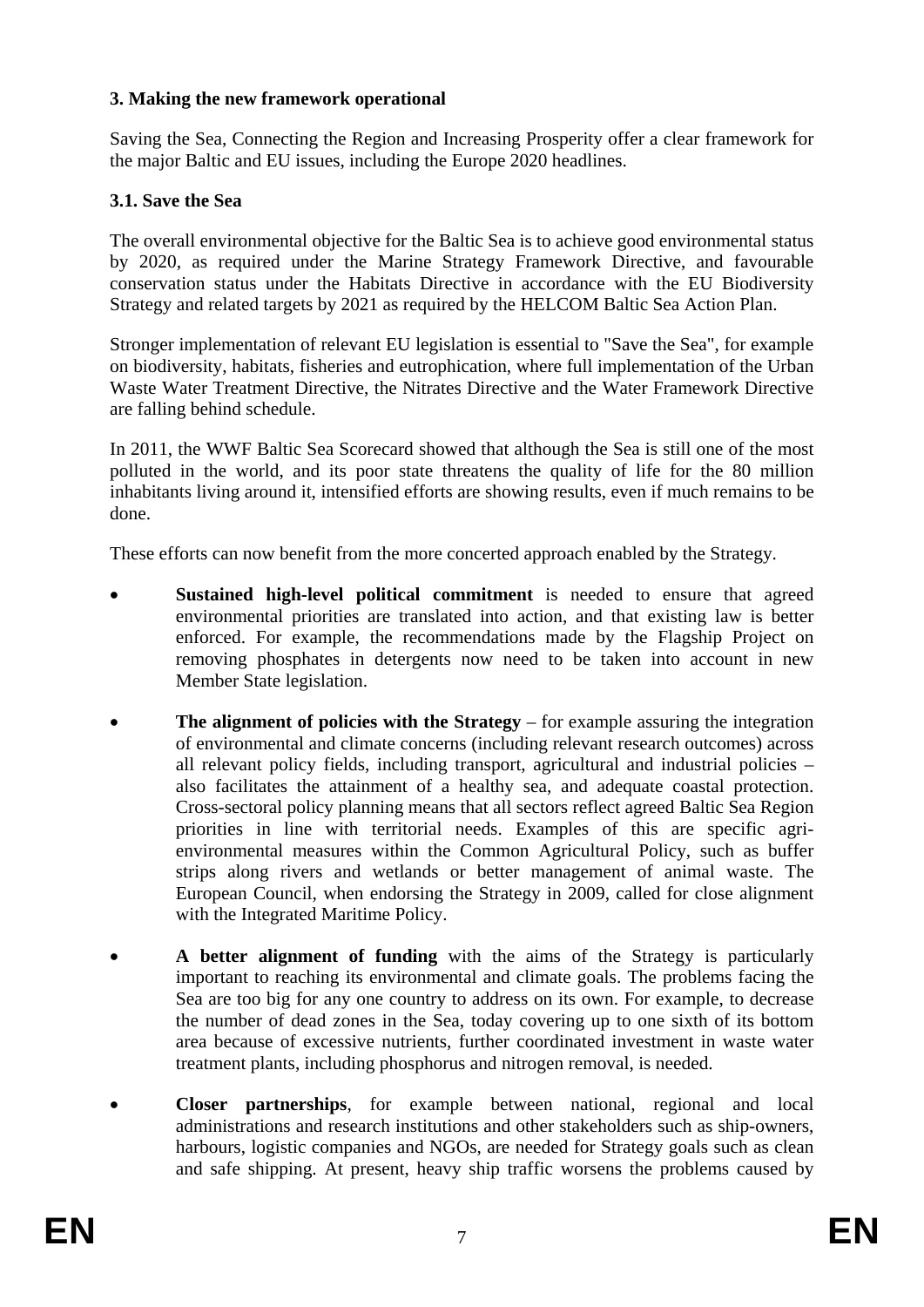excessive nutrients and hazardous substances from land-based sources through air pollution, greenhouse gas emissions, discharges of oil and other waste, and the introduction of alien organisms. Joint efforts can allow private stakeholders to get a better understanding of regulations and standards, while giving the public sector access to first-hand information about market conditions and needs.

- **Closer cooperation with neighbouring countries**, in particular Russia, is needed for example for the Strategy's goals of more efficient and compatible maritime surveillance, as well as prevention, preparedness and response to disasters at sea and on land. The good example of joint surveillance in the Gulf of Finland should be extended to cover the entire Baltic Sea.
- **Identifying joint priorities with regional and international organisations**, like HELCOM, will for example support the Strategy's efforts to address the effects of hazardous substances and destructive fishing methods, including illegal, unregulated and unreported fishing, on biodiversity, with its negative consequences for fish and human health. Hazardous substances are particularly damaging to the ecosystem of the Baltic Sea given its brackish environment and the slow water exchange rate (more than 30 years). The influence of climate change should also be taken into account in promoting diverse and healthy wildlife.

In these ways, the new framework for the Strategy strengthens the efforts to save the sea. The opportunities and tools offered in this respect now need to be fully utilised in the Region.

In order to ensure that the above reinforced framework is rigorously followed up, the Commission therefore proposes to use the following **indicators and targets** as key to measure progress towards saving the sea:

- 1. Clear water measured by the achievement of good environmental status by 2020 and including nutrient load reductions, in line with targets and indicators to be set out in the future revision of the Marine Strategy Framework Directive (MSFD) and in the updated HELCOM Baltic Sea Action Plan (BSAP) in 2013;
- 2. Rich and healthy wildlife, by 2020, measured by improvements in biodiversity status and ecosystem health, including with respect to fish stocks, in line with updated targets to be set by HELCOM in 2013 and by the revision of the MSFD;
- 3. Timely adoption in 2013 and full implementation by 2021 of the updated HELCOM BSAP;
- 4. Clean shipping, measured by the elimination of illegal discharges by 2020, and Safe shipping, measured by reducing by 20% by 2020 the number of accidents compared to the 2010-level,
- 5. Drawing up of transboundary, ecosystem-based Maritime Spatial Plans throughout the Region by 2015;
- 6. Climate Change adaptation, by adopting an integrated coastal protection plan and programme by 2020.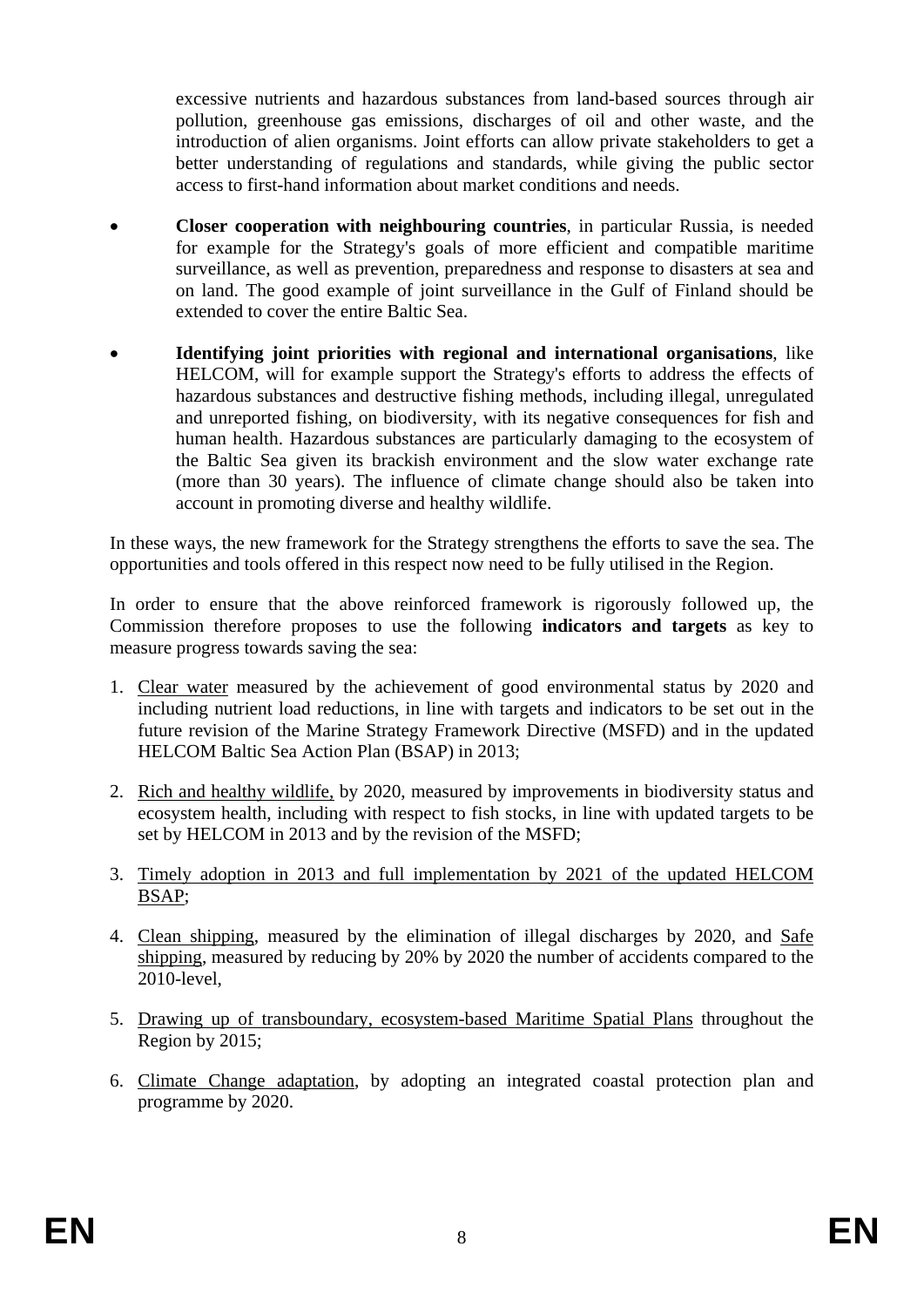7. Increased Safety, by increasing cooperation between maritime surveillance authorities through better information sharing and coordinated actions to enhance maritime awareness and efficiency at sea by 2015.

## **3.2. Connect the Region**

Long distances, difficult climate conditions and low infrastructure density continue to leave many areas of the eastern Baltic region, and Northern Finland and Sweden with the lowest accessibility rates in all Europe. As well as being costly and energy inefficient, these missing links are obstacles to the Internal Market and to the goal of territorial cohesion.

The Priority Areas contributing to the Strategy's "Connect the Region" objective can use the renewed Strategy framework to provide territorial solutions that are smart, sustainable and inclusive.

- **High-level political commitment** is especially important, for example, to facilitate the work of the Baltic Energy Market Interconnection Plan to ensure the regional energy infrastructure for proper functioning of the internal market and better security of supply. This concerns both timely investments and market reforms.
- **A better alignment of policies** will facilitate a genuine multi-modal macro-regional transport network. The relevant ministries need to ensure more coherent transport, maritime, environmental and climate change policies, together with the Commission, the NDPTL and other regional bodies.
- A sustainable and comprehensive infrastructure network, bridging the persisting eastwest and north-south divisions in the Region, needs better **alignment of funding** with the Strategy as well as **closer links with neighbouring countries**. Better planning and coordination of infrastructure development and funding is necessary to implement prioritised projects. This should be done within the TEN-T Guidelines and by making full use of, for example, the NDPTL platform and funds made available via the Connecting Europe facility and the TEN-T framework.

By focusing macro-regional efforts on developing human potential, and on creating a smarter and more resource-efficient transport and energy system, the "Connect the Region" objective is in line with Europe 2020 goals of smart, sustainable and inclusive growth, and the related flagship initiatives. It needs to make full use of the new cohesion policy proposals, notably to advance cross-border infrastructure. At external borders, it should support modernisation of EU customs infrastructure, equipment, systems, as well as administrational capacity building. In addition, attention must be paid to the resilience of infrastructure to natural or man-made disasters.

In order to ensure good follow-up, the Commission proposes to use the following **indicators and targets** as key to measure progress:

1. Better and sustainable internal and external connectivity of the Region, reducing travel time and waiting time at external borders, as supported by the Connecting Europe facility, measured by the completion of all seven TEN-T land and sea priority projects involving the Region, for example the Fehmarn Belt fixed link by 2020 and Rail Baltica by 2024;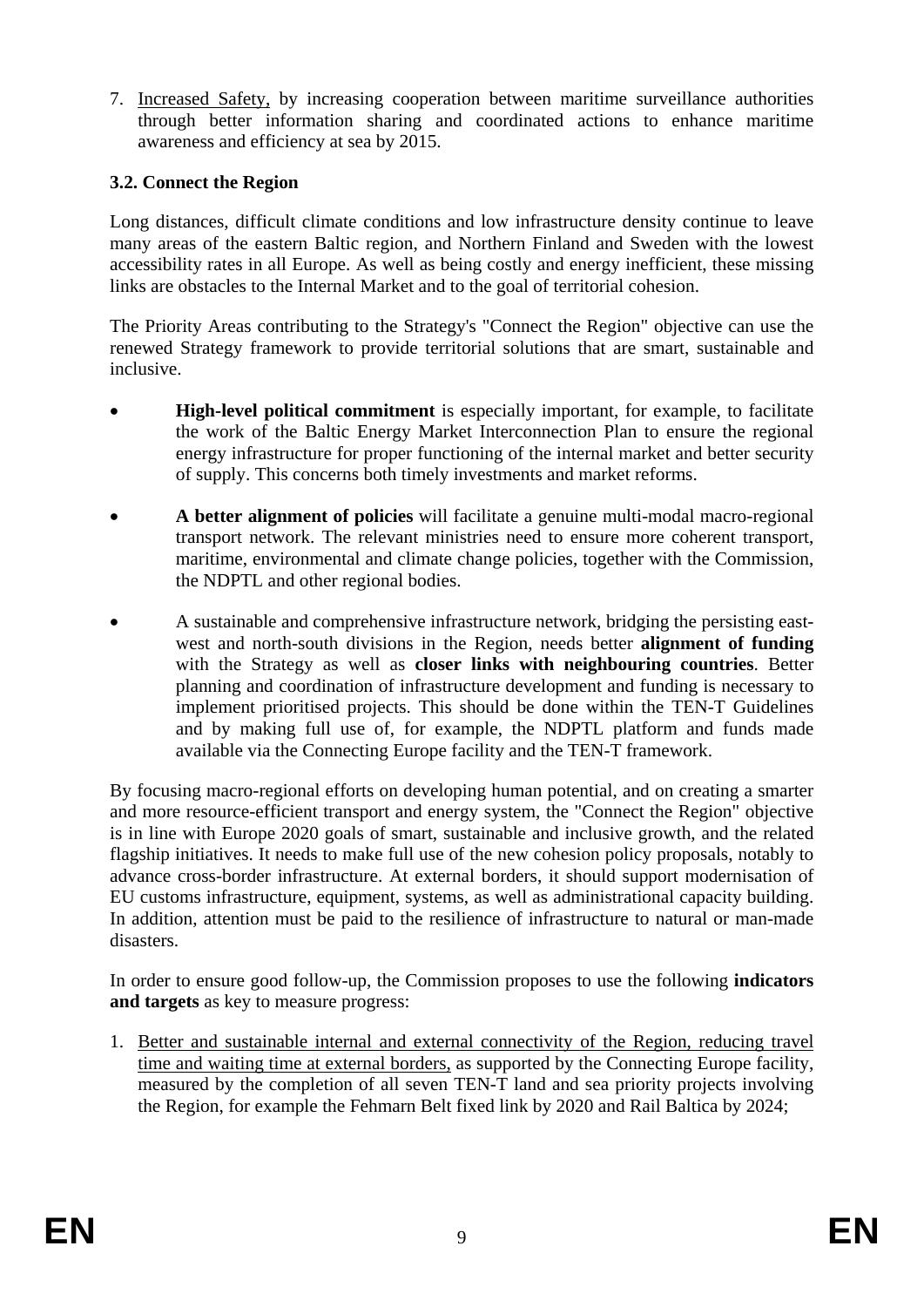- 2. Interconnect Baltic States' energy markets with the rest of the Region in line with the Baltic Energy Market Interconnection Plan, measured by the full and environmentally sustainable interconnection of the gas and electricity markets by 2015;
- 3. Increased cooperation in joint cross-border management and infrastructure planning and implementation, including across marine areas.

## **3.3. Increase Prosperity**

The European Union continues to confront economic difficulties. The 2011 State of the Region Report, an annual evaluation of competitiveness and cooperation across the Baltic Sea Region<sup>6</sup>, states that, after a year of growth in most parts, the outlook for the Region is deteriorating. The report emphasises the interdependence of EU economies, and the importance of working together for sustainable economic growth.

Through the renewed Strategy framework, the "Increase Prosperity" objective reinforces measures to return to growth in line with Europe 2020 goals. It strengthens policy development and application, by clearer focus on growth and jobs, and by enabling policy makers to take a better overall view of linked or conflicting trends. Increased **political commitment** is needed for speedy transposition of legislation to ensure a well functioning internal market. This is crucial, as most trade occurs within the macro-region.

- **Policy alignment** will ensure coherent development of key sectors, such as agriculture, rural development (including forestry) and fisheries. The reform of the Common Fisheries Policy is an example of policy revision following the Strategy's recommendation for decentralised, territorially-specific fisheries management.
- Promoting a pan-Baltic Sea Region Innovation Union **aligns funding** through a programmatic approach. Increased resources need to be allocated to research and innovation, promoting smart specialisation in the Region, in order to meet Europe 2020 goals. Full use should be made of opportunities created by Horizon 2020.
- **Dialogue between stakeholders**, including the Commission, Member States, Chambers of Commerce and Confederation of Industries should promote Strategy focus on industrial policy in this Region. In line with the Europe 2020 Flagship "An industrial policy for the globalisation era" and the Small Business Act, the Strategy is supporting SMEs (respecting state-aid rules), by improving access to finance, by better regulation, and by helping them adapt to globalisation. Emphasis is needed on environmental and low-carbon technologies, where the Region is strong, but where closer links between policy and market development are needed. Key maritime sectors also have the potential to grow. Skills, qualifications and educational programmes have to match these needs.

Furthermore, in line with the Europe 2020 Flagship "An agenda for new skills and jobs", deeper dialogue between social partners on future challenges for the labour market, such as demographic changes, is needed. These should include increasing

<u>.</u>

<sup>6</sup> Published by the Baltic Development Forum, the Nordic Council of Ministers and the European Investment Bank.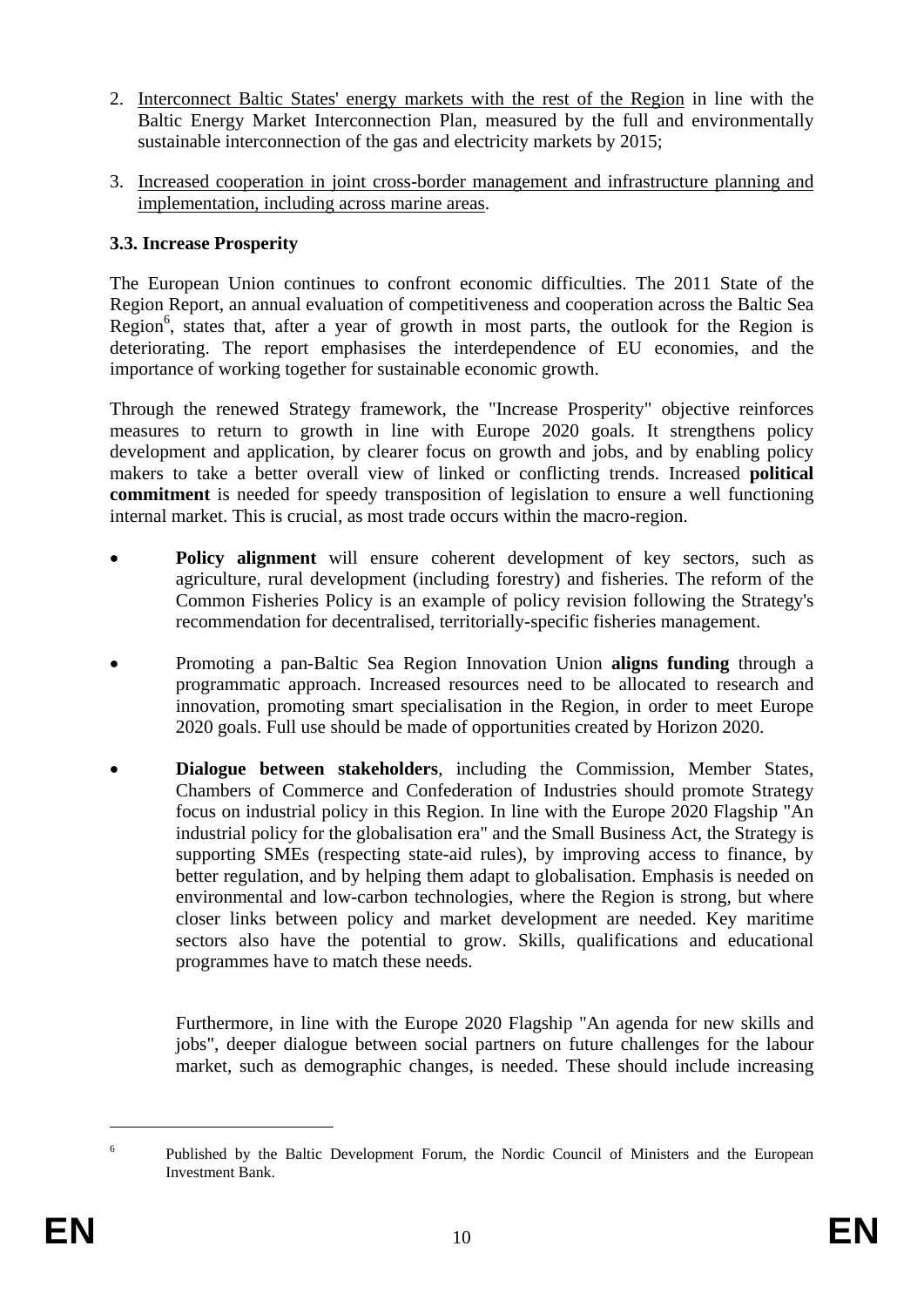labour productivity and decrease structural differences within the Region, as well as the macro-regional dimension of social inclusion and public health.

Mobility and development of skills should be promoted through existing initiatives, such as the Nordplus exchange scheme, as well as through current and future instruments, such as "Erasmus for all" or "Youth on the Move". Cultural exchanges should be facilitated. Full use should be made of opportunities for researcher mobility and innovation dissemination, such as within the BONUS Baltic Sea Research and Development programme. For all ages and sectors, participating in programmes of educational and scientific exchanges and cooperation should be promoted. "Brain circulation" must be the new paradigm, while guarding against "brain drain". Everyone must also cooperate on less desirable aspects of mobility, countering organised crime, including trafficking and smuggling.

In line with the renewed framework, the Commission proposes to use the following **indicators and targets** as key to measure progress:

- 1. A 15% increase in the volume of intra-regional trade and cross-border services by 2020;
- 2. A 20% increase in the number of people participating in programmes of cultural, educational, scientific exchange and co-operation by 2020;
- 3. In addition to the above policy indicators, the following context indicators setting the Strategy against the wider backdrop of socio-economic developments in the Region may be useful:
	- (a) The reduction of disparities, measured by the lesser developed Member States catching up in terms of their GDP;
	- (b) Reductions in unemployment rates, by reaching the Europe 2020 goal of 75% employment of 20-64 year-olds;
	- (c) General expenditure in R&D, measured by the rate of investments in R&D and innovation, which should reach at least 3% across the Region by 2020 (Europe 2020 target);
	- (d) Achievement of national targets based on the Europe 2020 climate and energy targets

# **4. Bringing us forward**

By practical steps to take into account the Region's geographical characteristics and macroregional dynamics, the EU Strategy for the Baltic Sea Region strengthens the use of available European and national resources. It seeks to translate political commitment into commitment to action at every point.

Concretely, the revised Strategy framework set out above reinforces this effort. It facilitates action and results by focusing on three major overall objectives: saving the Baltic Sea; connecting this large region; and increasing its prosperity. It does so by promoting political commitment, facilitating closer alignment of policies and funding, and by clarifying the responsibilities of those involved. It promotes better inclusion of stakeholders, closer work with non EU Member States and the private sector, and improved communication. It sets all